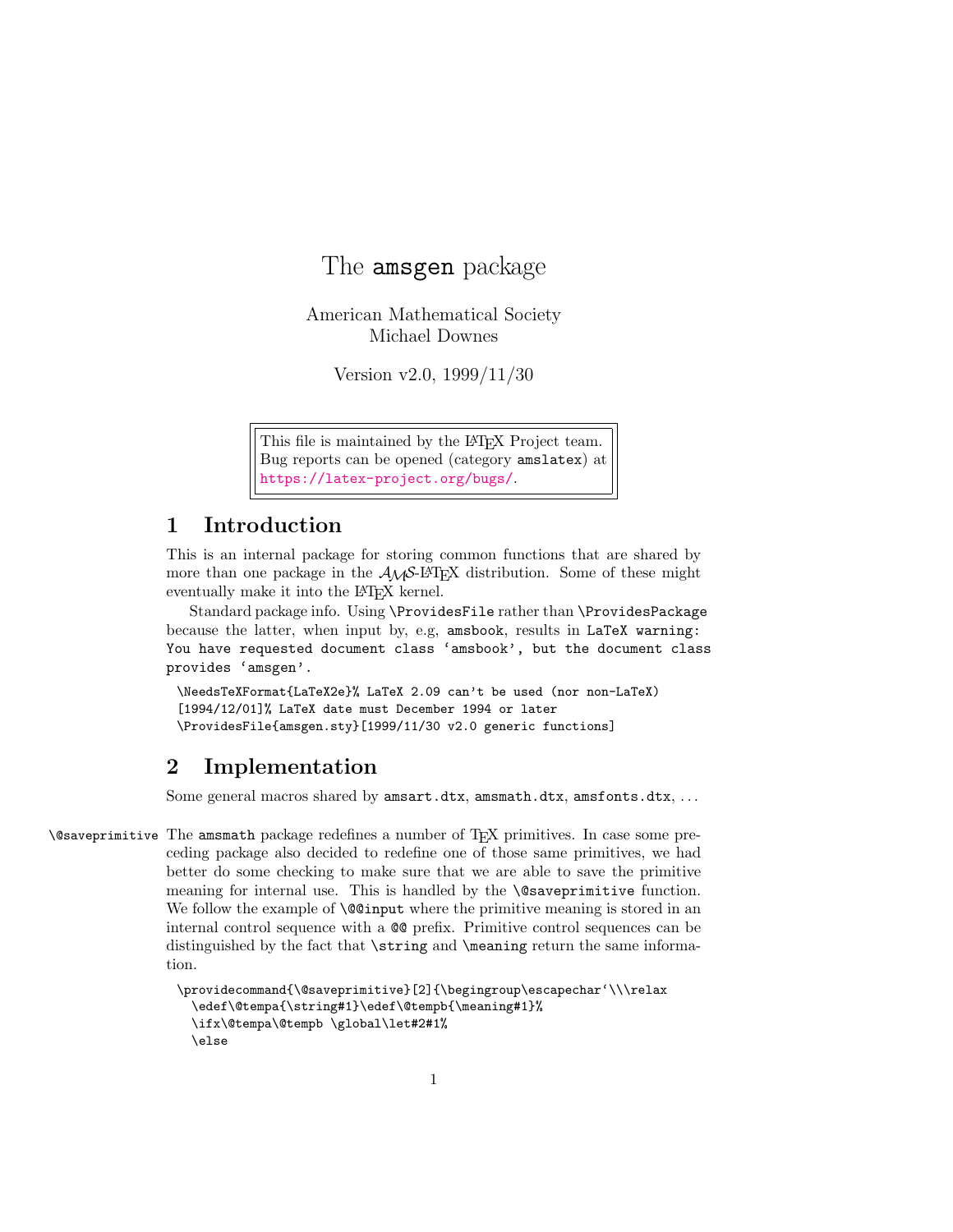Check to see if #2 was already given the desired primitive meaning somewhere else.

```
\edef\@tempb{\meaning#2}%
  \ifx\@tempa\@tempb
  \else
    \@latex@error{Unable to properly define \string#2; primitive
    \noexpand#1no longer primitive}\@eha
  \fi
\fi
\endgroup}
```
\@xp Shorthands for long command names.

```
\@nx
      \let\@xp=\expandafter
      \let\@nx=\noexpand
```
\@emptytoks A token register companion for \@empty. Saves a little main mem and probably makes initializations such as \toks@{} run faster too.

\newtoks\@emptytoks

\@oparg Use of \@oparg simplifies some constructions where a macro takes an optional argument in square brackets. We can't use \newcommand here because this function might be previously defined by the amsmath package in a loading sequence such as

\usepackage{amsmath,amsthm}

```
\def\@oparg#1[#2]{\@ifnextchar[{#1}{#1[#2]}}
```
\@ifempty \@ifnotempty and \@ifempty use category 11 @ characters to test whether \@ifnotempty the argument is empty or not, since these are highly unlikely to occur in the argument. As with \@oparg, there is a possibility that these commands were defined previously in amsmath.sty.

```
\long\def\@ifempty#1{\@xifempty#1@@..\@nil}
\long\def\@xifempty#1#2@#3#4#5\@nil{%
 \ifx#3#4\@xp\@firstoftwo\else\@xp\@secondoftwo\fi}
```
\@ifnotempty is a shorthand that makes code read better when no action is needed in the empty case. At a cost of double argument-reading—so for oftenexecuted code, avoiding \@ifnotempty might be wise.

```
\long\def\@ifnotempty#1{\@ifempty{#1}{}}
```
Some abbreviations to conserve token mem.

```
\def\FN@{\futurelet\@let@token}
\def\DN@{\def\next@}
\def\RIfM@{\relax\ifmmode}
\def\setboxz@h{\setbox\z@\hbox}
\def\wdz@{\wd\z@}
\def\boxz@{\box\z@}
\def\relaxnext@{\let\@let@token\relax}
```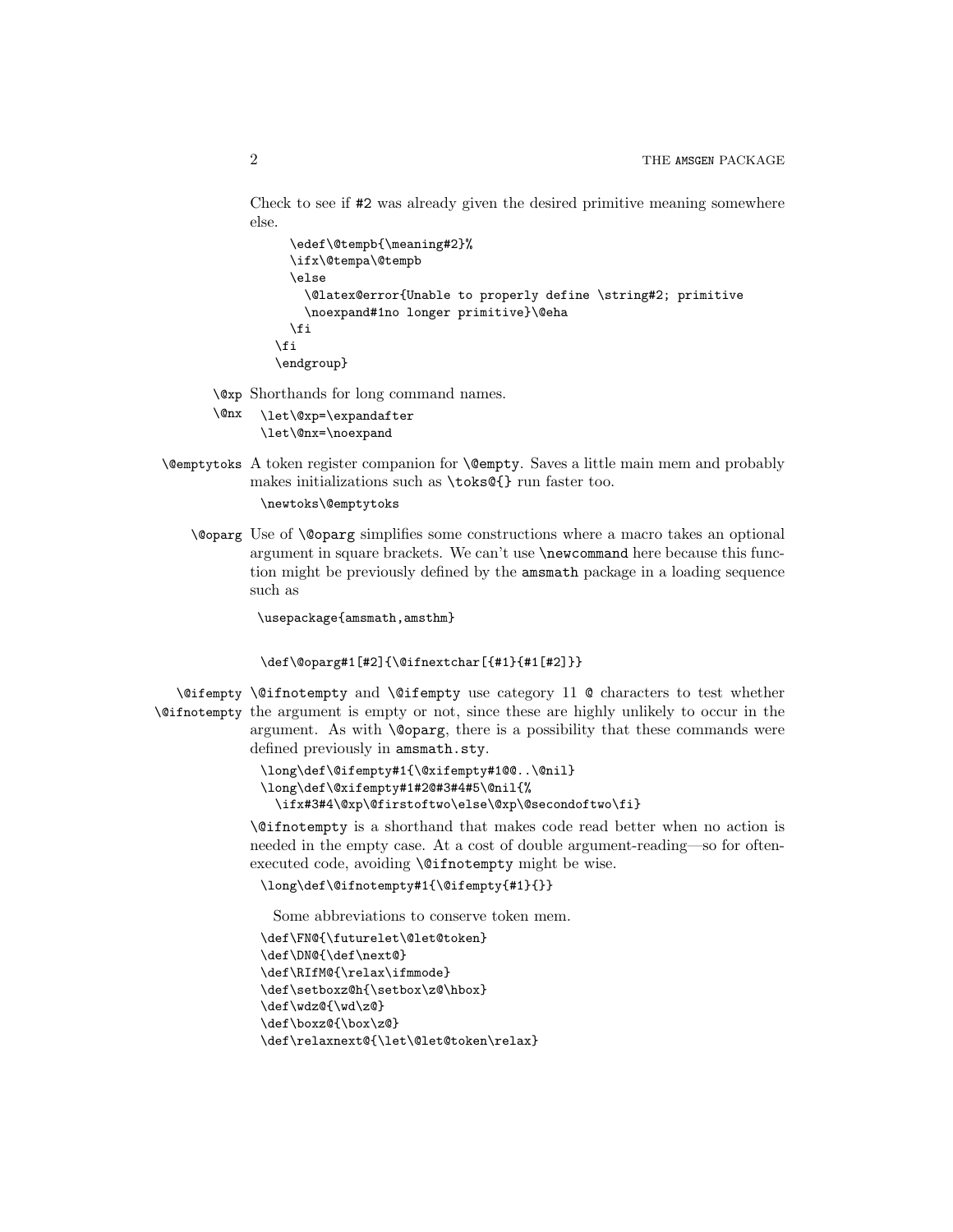#### 2. IMPLEMENTATION 3

\new@ifnextchar This macro is a new version of LATEX's \@ifnextchar, macro that does not skip over spaces.

\long\def\new@ifnextchar#1#2#3{%

By including the space after the equals sign, we make it possible for \new@ifnextchar to do look-ahead for any token, including a space!

```
\let\reserved@d= #1%
  \def\reserved@a{#2}\def\reserved@b{#3}%
  \futurelet\@let@token\new@ifnch
}
%
\def\new@ifnch{%
  \ifx\@let@token\reserved@d \let\reserved@b\reserved@a \fi
  \reserved@b
}
```
\@ifstar There will essentially never be a space before the \*, so using \@ifnextchar is unnecessarily slow.

```
\def\@ifstar#1#2{\new@ifnextchar *{\def\reserved@a*{#1}\reserved@a}{#2}}
```
The hook \every@size was changed to \every@math@size in the December 1994 release of LATEX and its calling procedures changed. If \every@math@size is undefined it means the user has an older version of LATEX so we had better define it and patch a couple of functions (\glb@settings and \set@fontsize).

```
\@ifundefined{every@math@size}{%
```
Reuse the same token register; since it was never used except for the purposes that are affected below, this is OK.

```
\let\every@math@size=\every@size
\def\glb@settings{%
     \expandafter\ifx\csname S@\f@size\endcsname\relax
      \calculate@math@sizes
    \fi
    \csname S@\f@size\endcsname
     \ifmath@fonts
% \ifnum \tracingfonts>\tw@
% \@font@info{Setting up math fonts for
% \f@size/\f@baselineskip}\fi
       \begingroup
         \escapechar\m@ne
         \csname mv@\math@version \endcsname
         \globaldefs\@ne
         \let \glb@currsize \f@size
         \math@fonts
       \endgroup
       \the\every@math@size
     \else
% \ifnum \tracingfonts>\tw@
% \@font@info{No math setup for \f@size/\f@baselineskip}%
```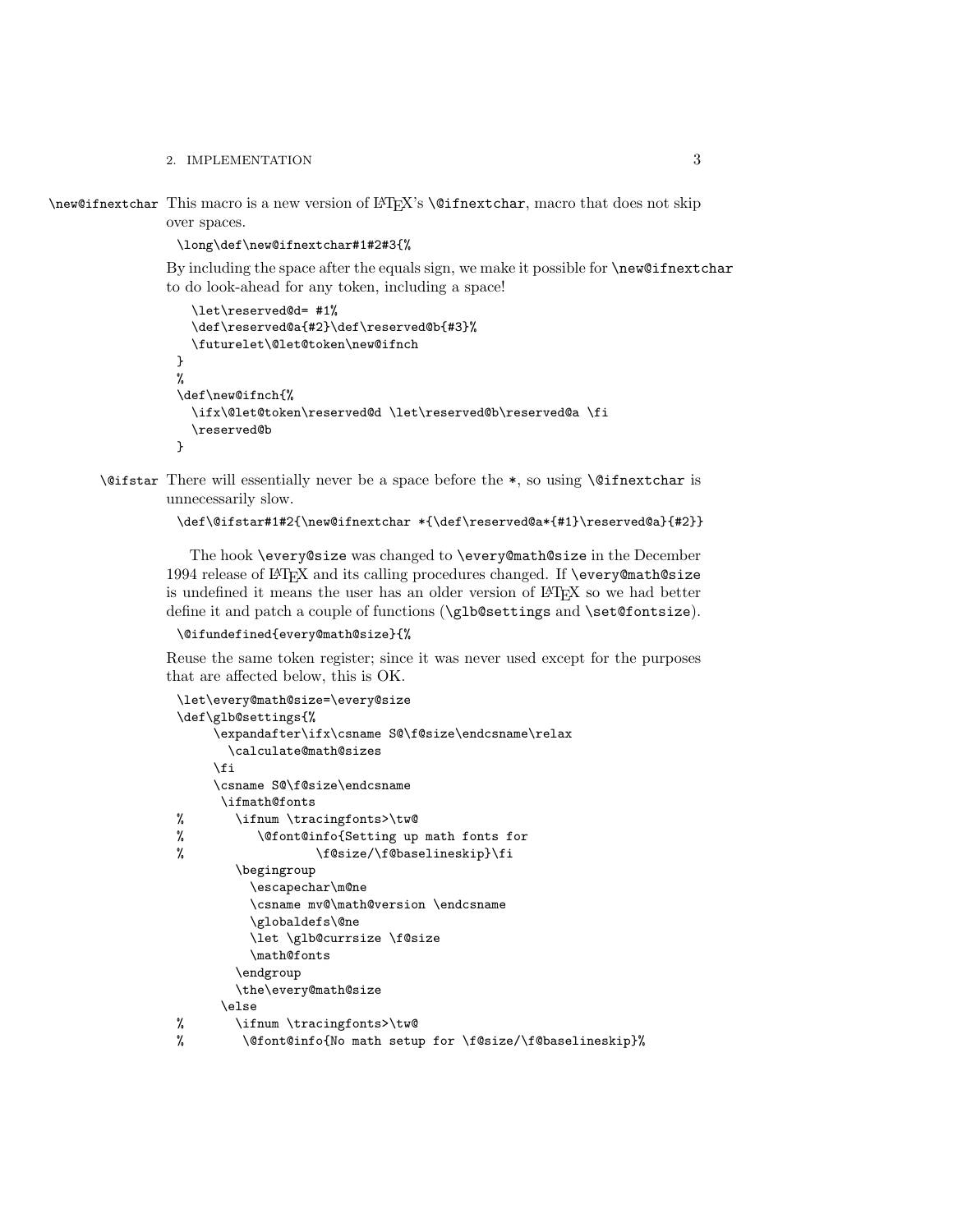```
\sqrt[6]{ } \fi
       \fi
 }
Remove \the\every@size from \size@update.
 \def\set@fontsize#1#2#3{%
     \@defaultunits\@tempdimb#2pt\relax\@nnil
     \edef\f@size{\strip@pt\@tempdimb}%
     \@defaultunits\@tempskipa#3pt\relax\@nnil
     \edef\f@baselineskip{\the\@tempskipa}%
     \edef\f@linespread{#1}%
     \let\baselinestretch\f@linespread
       \def\size@update{%
         \baselineskip\f@baselineskip\relax
         \baselineskip\f@linespread\baselineskip
         \normalbaselineskip\baselineskip
         \setbox\strutbox\hbox{%
           \vrule\@height.7\baselineskip
                 \@depth.3\baselineskip
                 \@width\z@}%
 %%% \the\every@size
         \let\size@update\relax}%
   }
 }{}% end \@ifundefined test
```
\ex@ The \ex@ variable provides a small unit of space for use in math-mode constructions, that varies according to the current type size. For example, the \pmb command uses  $\text{ex@ units. Since a macro or mu unit solution for the } \langle \text{dimen} \rangle$ \ex@ won't work without changing a lot of current code in the amsmath package, we set \ex@ through the \every@math@size hook. The value of \ex@ is scaled nonlinearly in a range of roughly 0.5pt to 1.5pt, by the function  $\{\text{compute@ex@}.$ 

```
\newdimen\ex@
\addto@hook\every@math@size{\compute@ex@}
```
\compute@ex@ computes \ex@ as a nonlinear scaling from 10pt to current font size ( $\text{if}$ @size). Using .97 as the multiplier makes 1 ex@  $\approx$  .9pt when the current type size is 8pt and 1  $ex@ \approx 1.1$  pt when the current type size is 12pt.

The formula is essentially

 $1pt \pm (1pt - (.97)^{\lfloor |10-n|\rfloor})$ 

where  $n =$  current type size, but adjusted to differentiate half-point sizes as well as whole point sizes, and there is a cutoff for extraordinarily large values of  $f$ @size (> 20pt) so that the value of  $\exc$  never exceeds 1.5pt.

```
\def\compute@ex@{%
 \begingroup
 \dimen@-\f@size\p@
 \ifdim\dimen@<-20\p@
```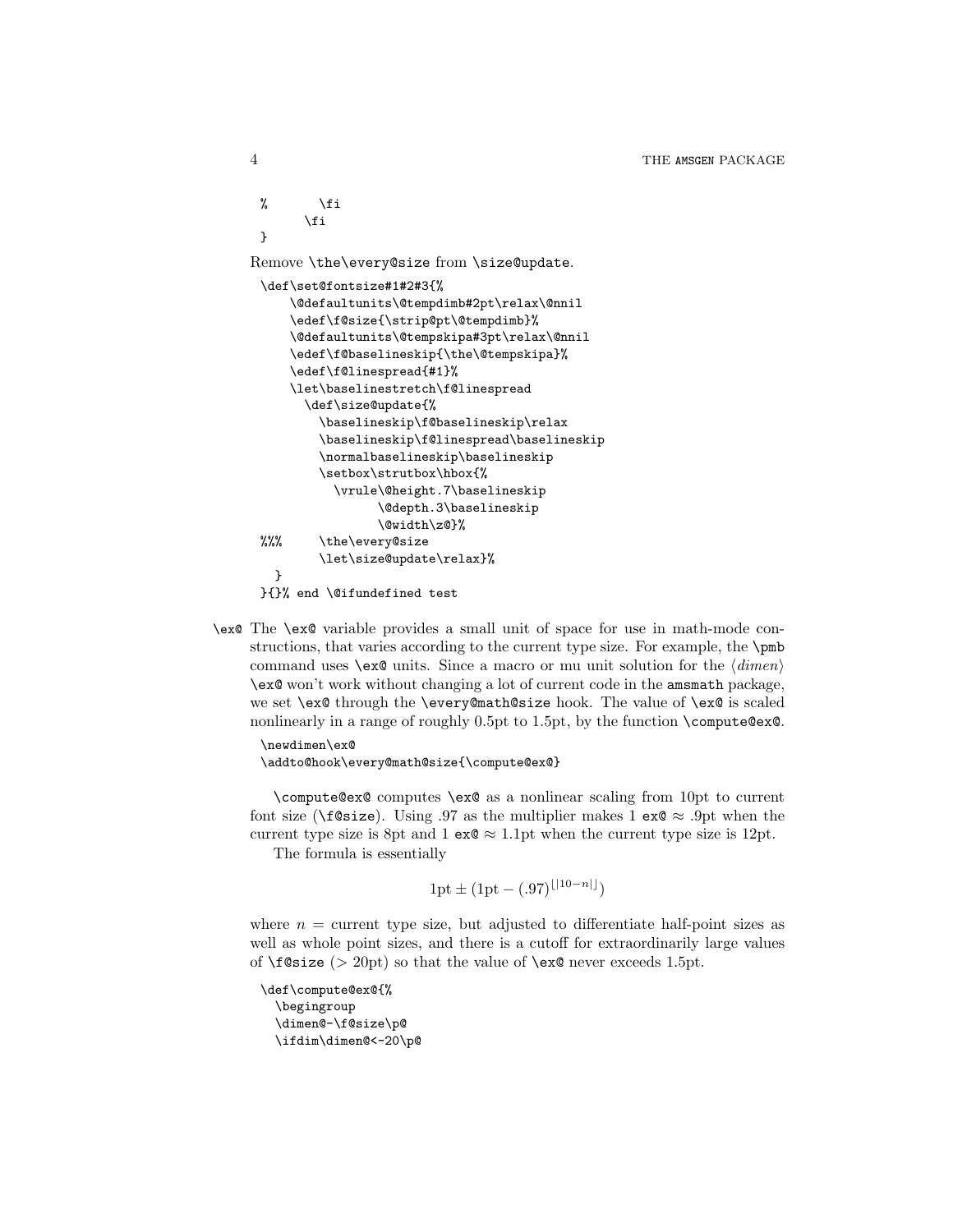2. IMPLEMENTATION 5

```
Never make \ex@ larger than 1.5pt.
     \global\ex@ 1.5\p@
   \else
Adjust by the reference size and multiply by 2 to allow for half-point sizes.
     \advance\dimen@10\p@ \multiply\dimen@\tw@
Save information about the current sign of \dimen@.
     \edef\@tempa{\ifdim\dimen@>\z@ -\fi}%
Get the absolute value of \dimen@.
     \dimen@ \ifdim\dimen@<\z@ -\fi \dimen@
     \advance\dimen@-\@m sp % fudge factor
Here we use \vfuzz merely as a convenient scratch register
     \vfuzz\p@
Multiply in a loop.
     \def\do{\ifdim\dimen@>\z@
       \vfuzz=.97\vfuzz
       \advance\dimen@ -\p@
 %\message{\vfuzz: \the\vfuzz, \dimen@: \the\dimen@}%
       \@xp\do \fi}%
     \do
     \dimen@\p@ \advance\dimen@-\vfuzz
     \global\ex@\p@
     \global\advance\ex@ \@tempa\dimen@
   \fi
   \endgroup
 %\typeout{\string\f@size: \f@size}\showthe\ex@
 }
Tests of the \compute@ex@ function yield the following results:
               \f@size \ex@ \frac{8}{10} \f@size \ex@ 10 1.0pt 9 0.940
                                          9 0.94089pt
                     11 1.05911pt 8.7 0.91266pt
                     12 1.11473pt 8.5 0.91266pt
                   14.4 1.23982pt 8.4 0.88527pt
                  17.28 1.36684pt 8 0.88527pt
                  20.74 1.5pt 7 0.83293pt
                   19.5 1.4395pt 6 0.78369pt
                                           5 0.73737pt
                                            1 0.57785pt
```
- \@addpunct Use of the \@addpunct function allows ending punctuation in section headings and elsewhere to be intelligently omitted when punctuation is already present. \def\@addpunct#1{\ifnum\spacefactor>\@m \else#1\fi}
- \frenchspacing Change \frenchspacing to ensure that \@addpunct will continue to work properly even when 'french' spacing is in effect.

\def\frenchspacing{\sfcode'\.1006\sfcode'\?1005\sfcode'\!1004% \sfcode'\:1003\sfcode'\;1002\sfcode'\,1001 }